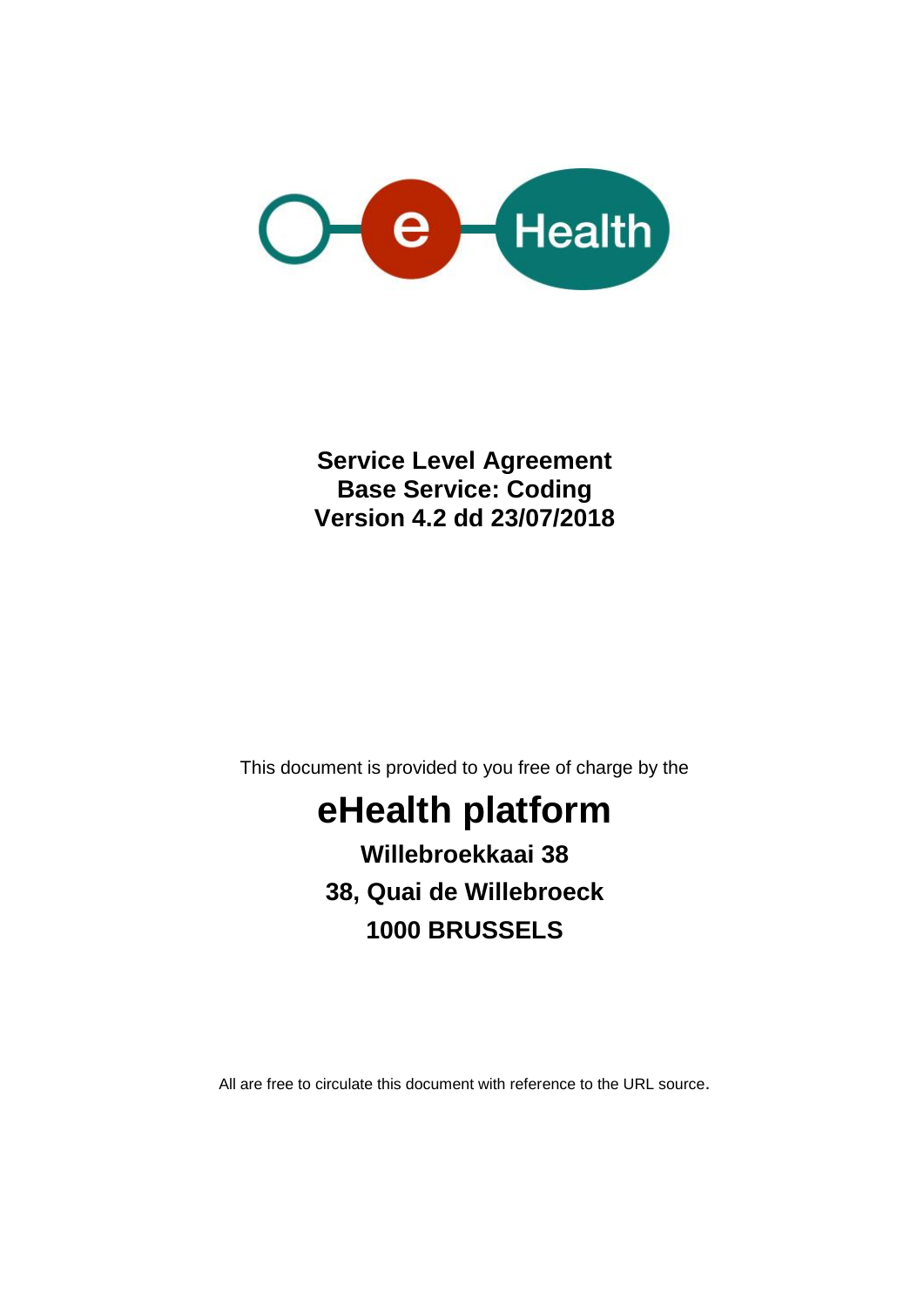## **Service Level Agreement**

## **Base Service CODING**

#### **Between**

### **Service provider Service customer**

eHealth Platform

User Community

Quai de Willebroeck, 38

1000 BRUXELLES

**To the attention of: the user community**

Author: Service Management Date: July 23rd, 2018 *Version: 4.2* Status: Final Type: Public Confidentiality: Language: English Exhibit of: MSA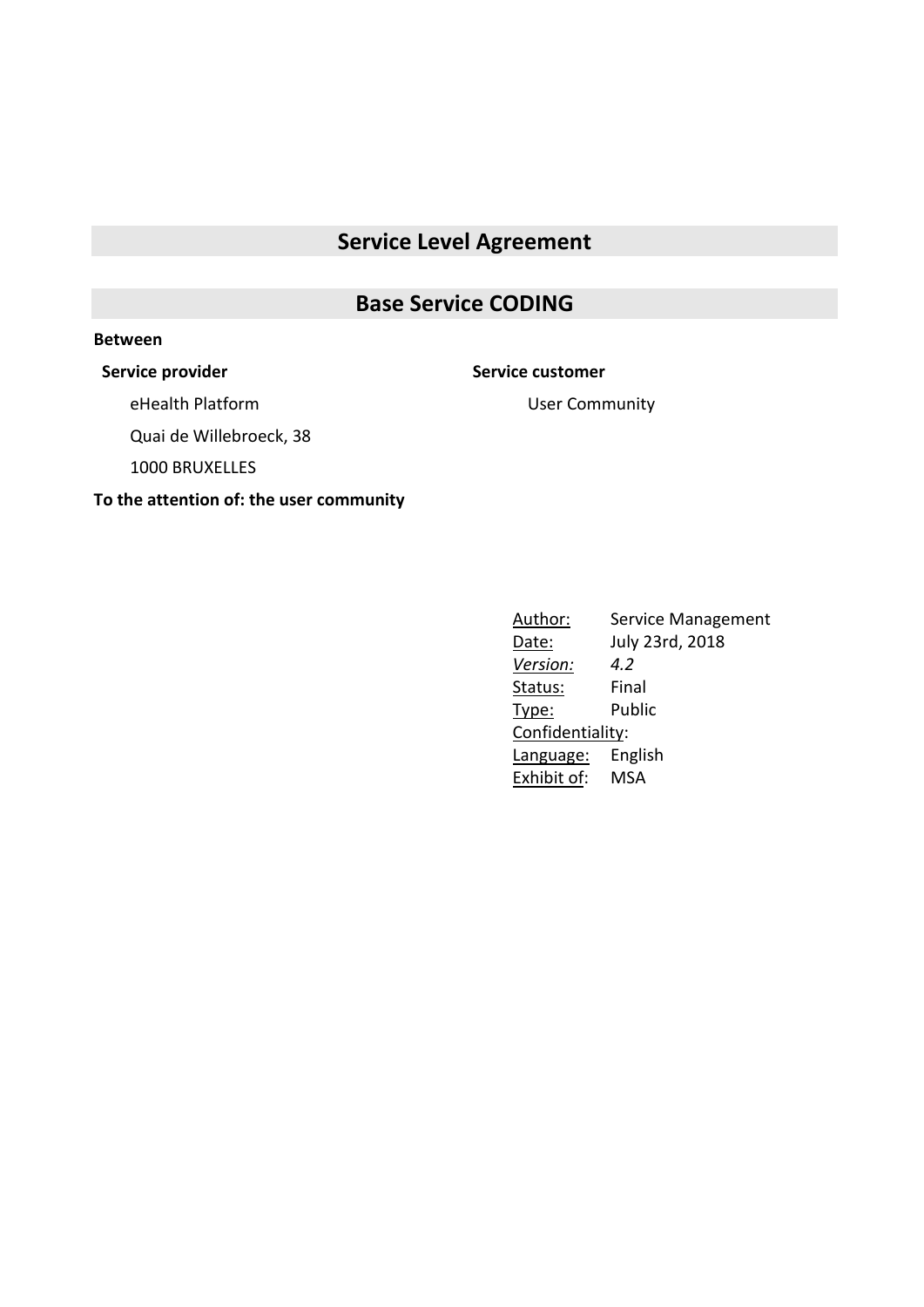# **Table of Content**

| $\mathbf{1}$ . |  |
|----------------|--|
| 1.1.           |  |
| 1.2.           |  |
| 1.3.           |  |
| 1.4.           |  |
| 1.5.           |  |
| 1.5.1.         |  |
| 1.5.2.         |  |
| 1.5.3.         |  |
| 1.5.4.         |  |
| 2.             |  |
| 2.1.           |  |
| 2.1.1.         |  |
| 2.1.2.         |  |
| 2.1.3.         |  |
| 2.2.           |  |
| 2.3.           |  |
| $\mathbf{3}$ . |  |
| $\mathbf{4}$ . |  |
| 4.1.           |  |
| 4.2.           |  |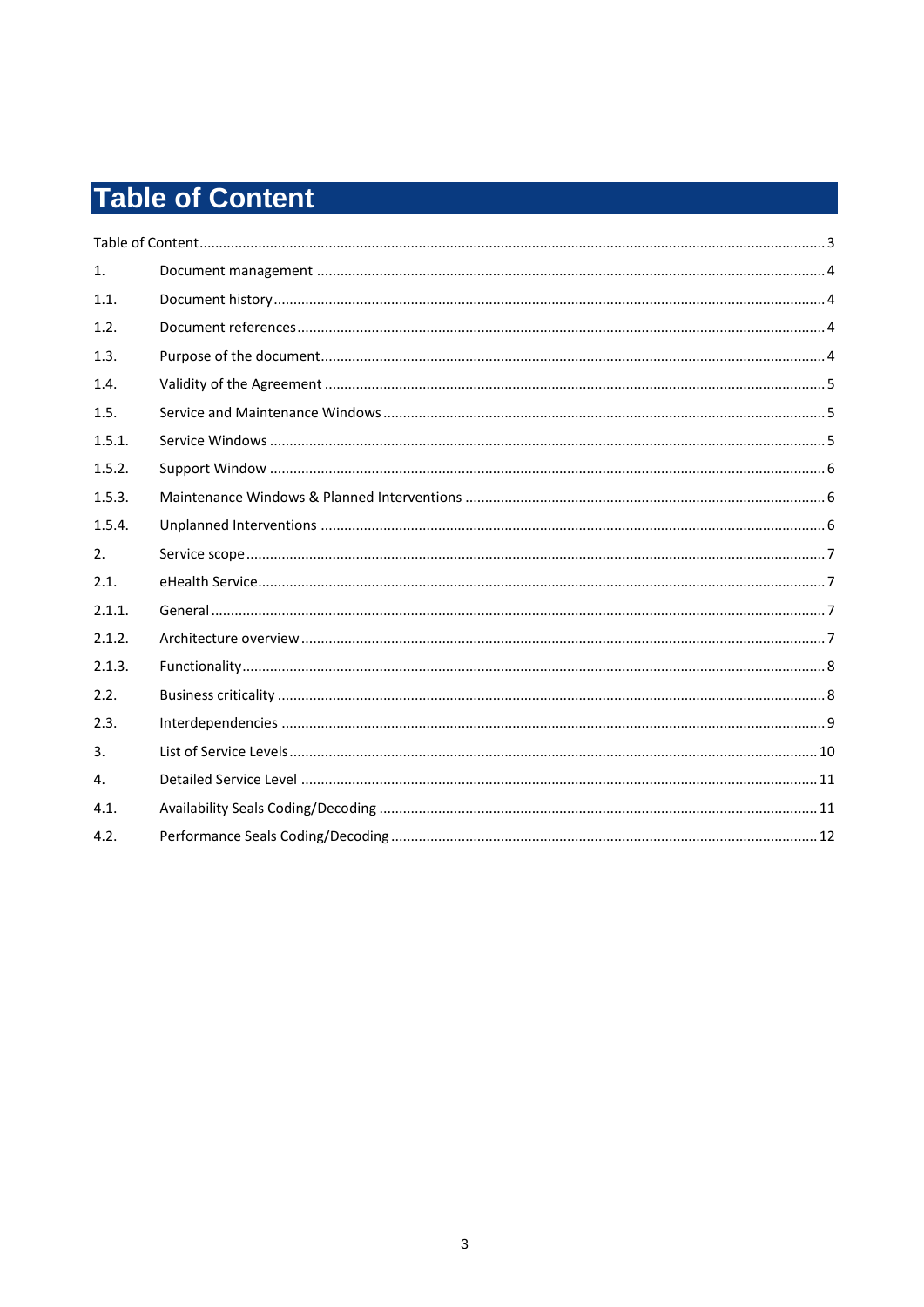## **1. Document management**

## **1.1. Document history**

| <b>Version</b> | <b>Date</b>                         | <b>Author</b>    | Description of changes / remarks                                                       |
|----------------|-------------------------------------|------------------|----------------------------------------------------------------------------------------|
|                | October 3rd,<br>2011                | eHealth platform | First approved version                                                                 |
| 2              | April 2 <sup>nd</sup> , 2013        | eHealth platform | Version approved                                                                       |
| 3              | June 28 <sup>th</sup> , 2016        | eHealth platform | Third approved version                                                                 |
| 3.1            | June 30th, 2017                     | eHealth platform | Modification of the description of the secured table<br>containing the encryption keys |
| 4              | February 28 <sup>th</sup> ,<br>2018 | eHealth platform | Fourth approved version                                                                |
| 4.1            | April 25 <sup>th</sup> , 2018       | eHealth platform | Update                                                                                 |
| 4.2            | July 23rd, 2018                     | eHealth platform | Correction                                                                             |

## **1.2. Document references**

| ID | <b>Title</b>                    | <b>Version</b> | <b>Date</b> | Remark                                                                   |
|----|---------------------------------|----------------|-------------|--------------------------------------------------------------------------|
|    | Bestuur overeenkomst            |                |             |                                                                          |
|    | <b>Master Service Agreement</b> | 2.0            | 22/11/2012  | This SLA is a<br>complement to the<br><b>Master Service</b><br>Agreement |

## **1.3. Purpose of the document**

1

The objective of this document is to define the Service Level Agreement (SLA) for the set of *Base Service Coding* proposed by the eHealth platform in order to ensure that information related to healthcare can be coded so that no link – direct nor indirect – with the patient nor the care provider can be established. It defines the minimum level of service offered on the eHealth platform, and provides eHealth's own understanding of service level offering, its measurement methods and its objectives in the long run.

This document contains a short description of the set of services offered by the common base registry for healthcare actors. These services should be distinguished into batch services and webservices<sup>1</sup> for which the SLA will be different. Batch services essentially correspond to file exchange for which results will be asynchronous while consultation and publication webservices will be synchronous.

In addition, this document contains a short description of, or a link to a location where such a description can be found:

- some of the dependencies on technical and/or functional components needed and used by the web services,
- some technical and/or functional components on which the services are dependent,
- Measurements and KPIs intended to account for a certain number of performance indicators.

<sup>1</sup> *In order to use those web services, an interface needs to be built, operated and maintained by the client application supplier as described in the cookbooks*.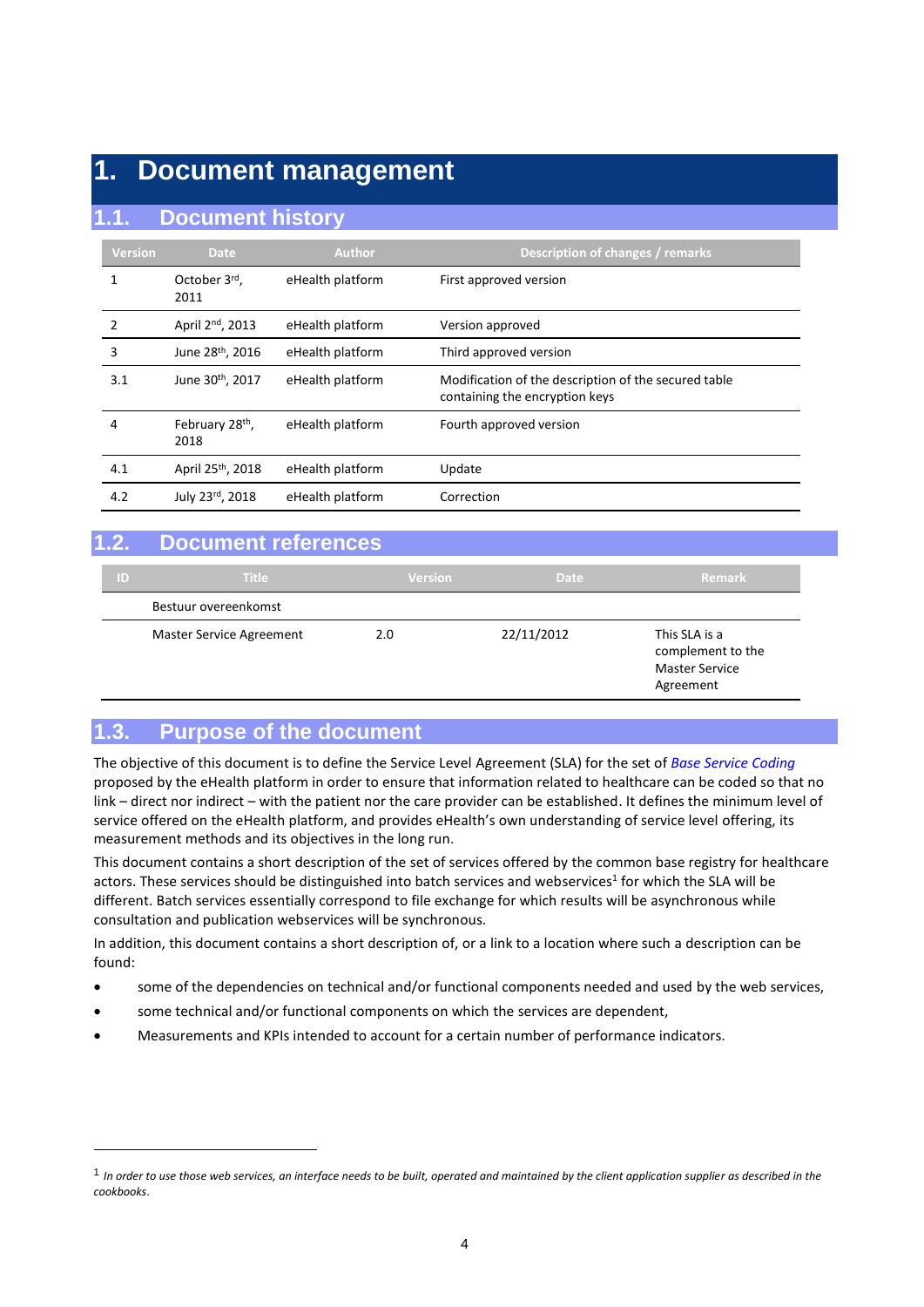This document is a complement to the *Master Service Agreement (MSA)*. The information given in this document version takes precedence over the data regarding the same subjects given in former versions and in the MSA. Items described in the MSA include, for instance:

- a broad description of the business services offered by the eHealth platform to the applications which may want to make use of them,
- description of cross-sectional services offered on the eHealth platform,
- description of support services, including registering, managing and solving possible incidents with the Coding suite of services, managing changes,
- performance indicators related to those services.

## **1.4. Validity of the Agreement**

This document is valid as long as the *Base Service Coding* is part of the eHealth offering.

Once a year, the levels of service proposed will be reviewed and confirmed for the next year.

## **1.5. Service and Maintenance Windows**

#### **1.5.1. Service Windows**

The time frame during which the eHealth services are offered to the client applications, is defined in terms of days and hours. Standard working days are all days of the year, except during the biannual maintenance periods.

The following table summarises the eHealth Service Windows.

| <b>Service Window</b> |                                                                            |  |  |  |  |  |  |  |
|-----------------------|----------------------------------------------------------------------------|--|--|--|--|--|--|--|
|                       | Day of the week (closing days of Service Provider = Sunday)                |  |  |  |  |  |  |  |
|                       | Friday<br>Sunday<br>Monday<br>Tuesday<br>Thursday<br>Wednesday<br>Saturday |  |  |  |  |  |  |  |
|                       | $00:00 - 07:00$                                                            |  |  |  |  |  |  |  |
|                       | $07:00 - 08:00$                                                            |  |  |  |  |  |  |  |
| Day period            | $08:00 - 16:30$                                                            |  |  |  |  |  |  |  |
|                       | $16:30 - 19:00$                                                            |  |  |  |  |  |  |  |
|                       | $19:00 - 24:00$                                                            |  |  |  |  |  |  |  |

| Legend                                                                                                                                                       |  |  |  |  |  |  |  |
|--------------------------------------------------------------------------------------------------------------------------------------------------------------|--|--|--|--|--|--|--|
| Timeslots where the Service must be available according to the SLA and where corrective actions will be taken to resolve detected<br>Incidents.              |  |  |  |  |  |  |  |
| Timeslots where the Service will be available provided there are no blocking Incidents. If these incidents do appear, no corrective<br>action will be taken. |  |  |  |  |  |  |  |
| Timeslots where unavailability can occur.                                                                                                                    |  |  |  |  |  |  |  |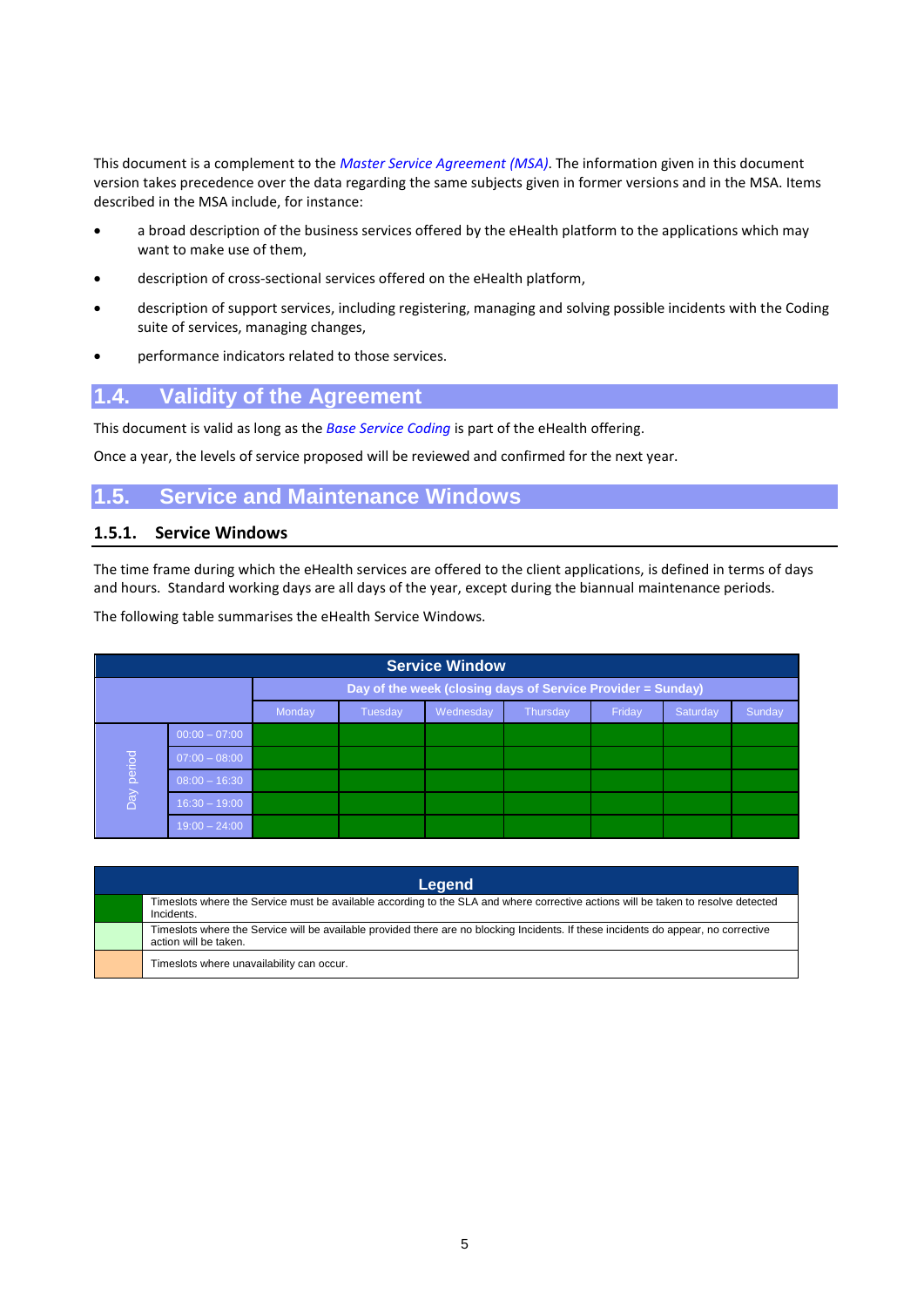## **1.5.2. Support Window**

| <b>Support Window</b> |                                                                            |  |  |  |  |  |  |  |
|-----------------------|----------------------------------------------------------------------------|--|--|--|--|--|--|--|
|                       | Day of the week (Closing day of the eHealth platform = Sunday)             |  |  |  |  |  |  |  |
|                       | Friday<br>Monday<br>Tuesday<br>Wednesday<br>Saturday<br>Sunday<br>Thursday |  |  |  |  |  |  |  |
|                       | $00:00 - 07:00$                                                            |  |  |  |  |  |  |  |
|                       | $07:00 - 08:00$                                                            |  |  |  |  |  |  |  |
|                       | $08:00 - 16:30$                                                            |  |  |  |  |  |  |  |
| Day period            | $16:30 - 19:00$                                                            |  |  |  |  |  |  |  |
|                       | $19:00 - 20:00$                                                            |  |  |  |  |  |  |  |
|                       | $20:00 - 24:00$                                                            |  |  |  |  |  |  |  |

| Legend                                                                                                                                                        |                                                                                                                                                                                                   |  |  |  |  |  |  |
|---------------------------------------------------------------------------------------------------------------------------------------------------------------|---------------------------------------------------------------------------------------------------------------------------------------------------------------------------------------------------|--|--|--|--|--|--|
| Timeslots during which the eHealth Contact Center is available for the End-Users with a second line support for Infrastructure (HW,<br>OS, Middleware and DB) |                                                                                                                                                                                                   |  |  |  |  |  |  |
| <b>Application Support</b>                                                                                                                                    | Timeslots during which the eHealth Contact Center is available for the End-Users with a second line support, including the                                                                        |  |  |  |  |  |  |
|                                                                                                                                                               | Timeslots during which the eHealth Contact Center is unavailable for the End-Users. The End-User will have the possibility to record<br>a voice message that will be treated on the next Workday. |  |  |  |  |  |  |

### **1.5.3. Maintenance Windows & Planned Interventions**

The eHealth platform will strive for limiting as much as possible the impact and duration of the planned interventions. Today, the eHealth platform is committed to make efforts so planned unavailability's do not exceed one to a few hours per year.

Portal, Network interventions and application release: 2 times a year.

#### **1.5.4. Unplanned Interventions**

In exceptional circumstances, unplanned interventions may be needed in order to restore the service.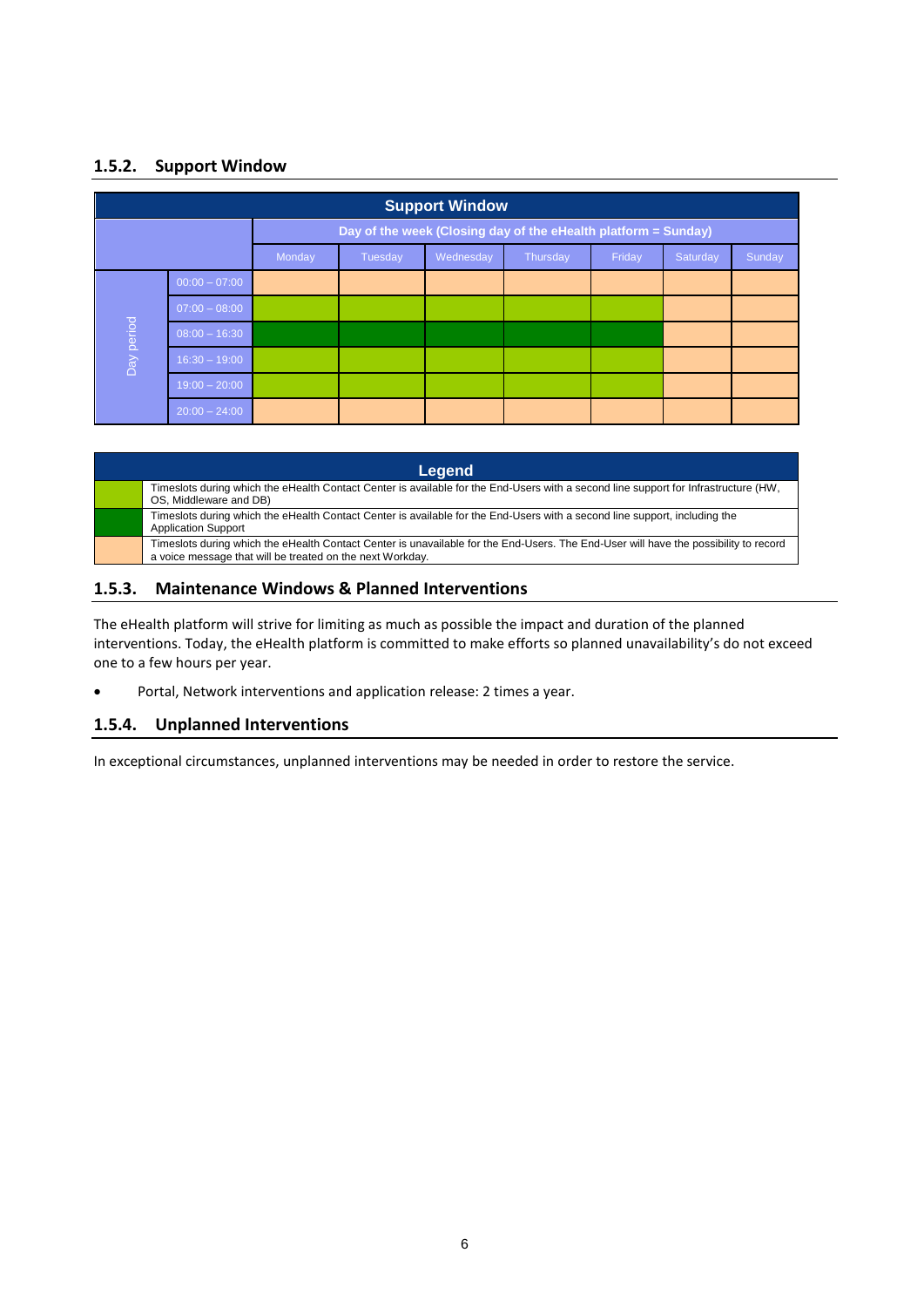## **2. Service scope**

## **2.1. eHealth Service**

## **2.1.1. General**

This Service Level Agreement is concerned with the Basic Service eHealth Coding, i.e. the services offered by the eHealth platform to perform the following functions on behalf of eHealth partner applications:

- Coding pieces of text (messages, significant data, documents …), following security checks (authentication, authorisation) and in accordance to well-defined rules for the submitting application;
- Decoding previously coded pieces of text (messages, significant data, documents …), following security checks (authentication, authorisation) and in accordance to well-defined rules for the submitting application;
- Recoding previously coded pieces of text (messages, significant data, documents …), following security checks (authentication, authorisation) and in accordance to well-defined rules for the submitting application.

This SLA covers the second version of the Basic Service:

Seals: This version requires authentication and authorisation for each function proposed by the web service (Encode / Decode). Furthermore, the table containing the encryption keys is secured by Thales nShield HSMs

### **2.1.2. Architecture overview**

#### **2.1.2.1. Coding process**



## **2.1.2.2. Decoding process**

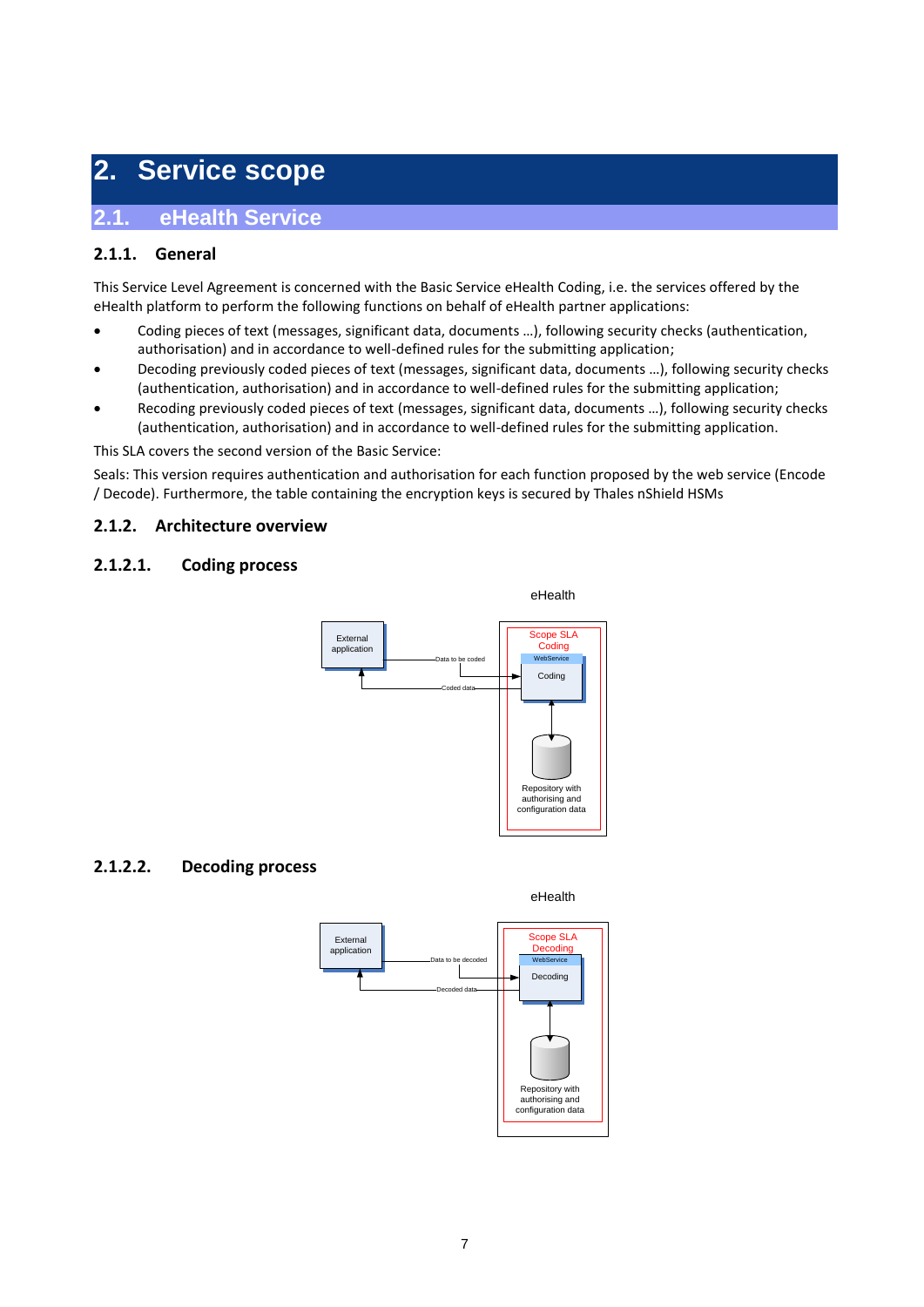#### **2.1.2.3. Management of coding keys**

eHealth



## **2.1.3. Functionality**

Consumers of these services may only be health care providers, following a due integration path of the application they use. Health care providers have access to these services through their eHealth partner applications, on the premise that both the user and the application have been granted proper access. Further processing of coded and/or decoded data is fully the responsibility of the partner application, including archiving the coded or decoded data, as coded or decoded data is never archived on the eHealth platform.

From a business point of view, eHealth Coding services are comprised of several components:

- A coding service for coding the input data, as submitted by the partner application;
- A decoding service for decoding the input data, as submitted by the partner application;
- A component for authenticating and authorising the requestor and her / his request for coding and/or decoding some data.

From a technical point of view, eHealth Coding service is comprised of:

- A coding web service with 2 methods, one for coding, one for decoding;
- A data Repository (database) to:
	- store the coding keys, thus providing a security mechanism whereby the coding keys are kept separately from the coded data;
	- manage the set of authorisation rules and parameters (such as which coding algorithm to use for a given combination of parameters).

#### Remark:

This SLA is related to the online use of the coding basic service. In this framework, each request to the coding service is a single request.

## **2.2. Business criticality**

The Service Level Criticality (as described in the MSA) for this on-line Basic Service is "GOLD". The service provider will support the management of the coding keys and the offline basic service based on a "BEST EFFORT" basis.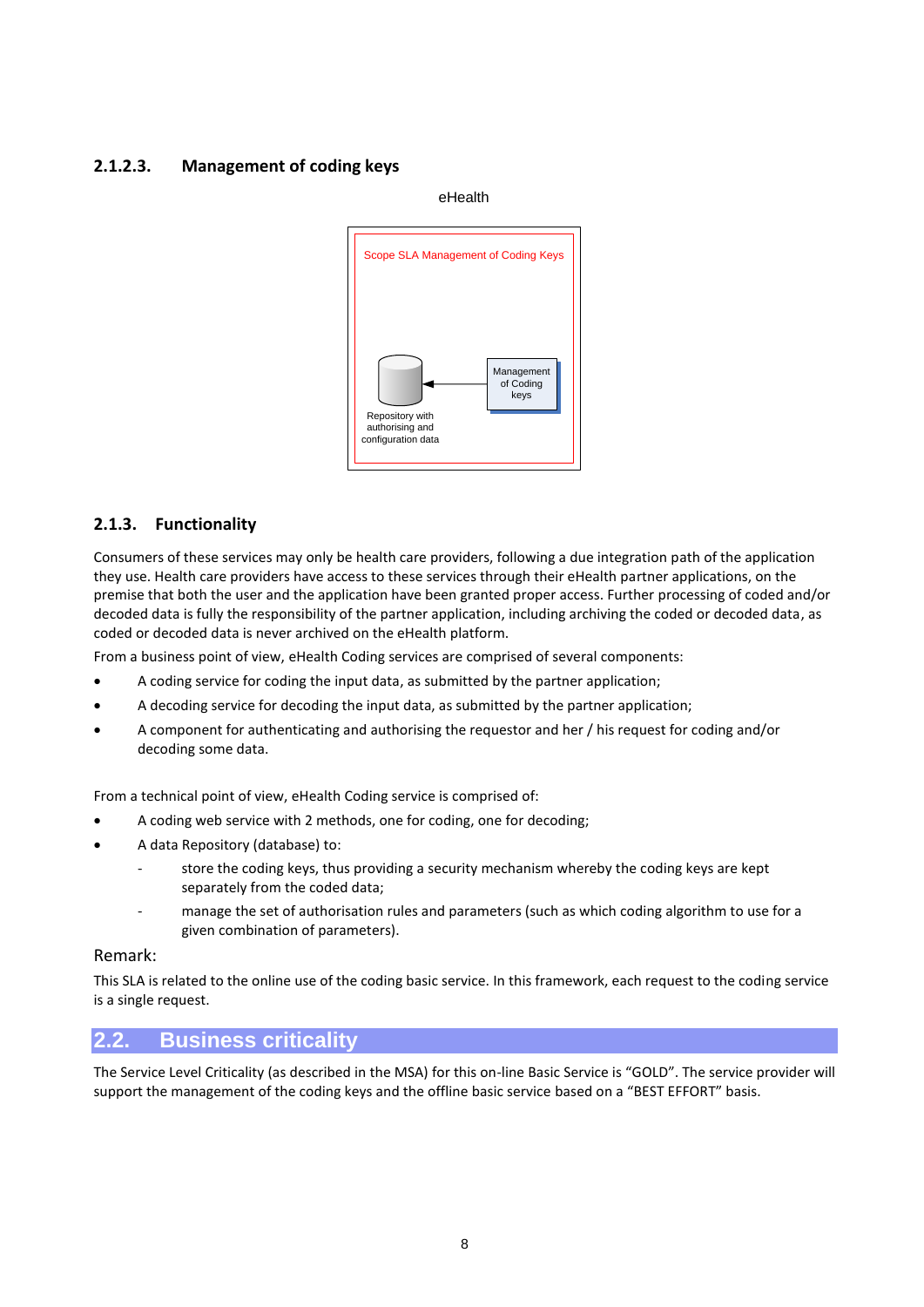## **2.3. Interdependencies**

The services covered by this SLA are functionally dependent upon

- o Authentic sources data update frequencies and data qualities
- o Services offered by CBSS and CBE for data respectively concerning Belgian physical person recognised by Belgian National register and Belgian companies recognised by CBE,

The coding services depend on the Certification eHealth base service to ensure that only authorised entities can have access to these services either web application or web services.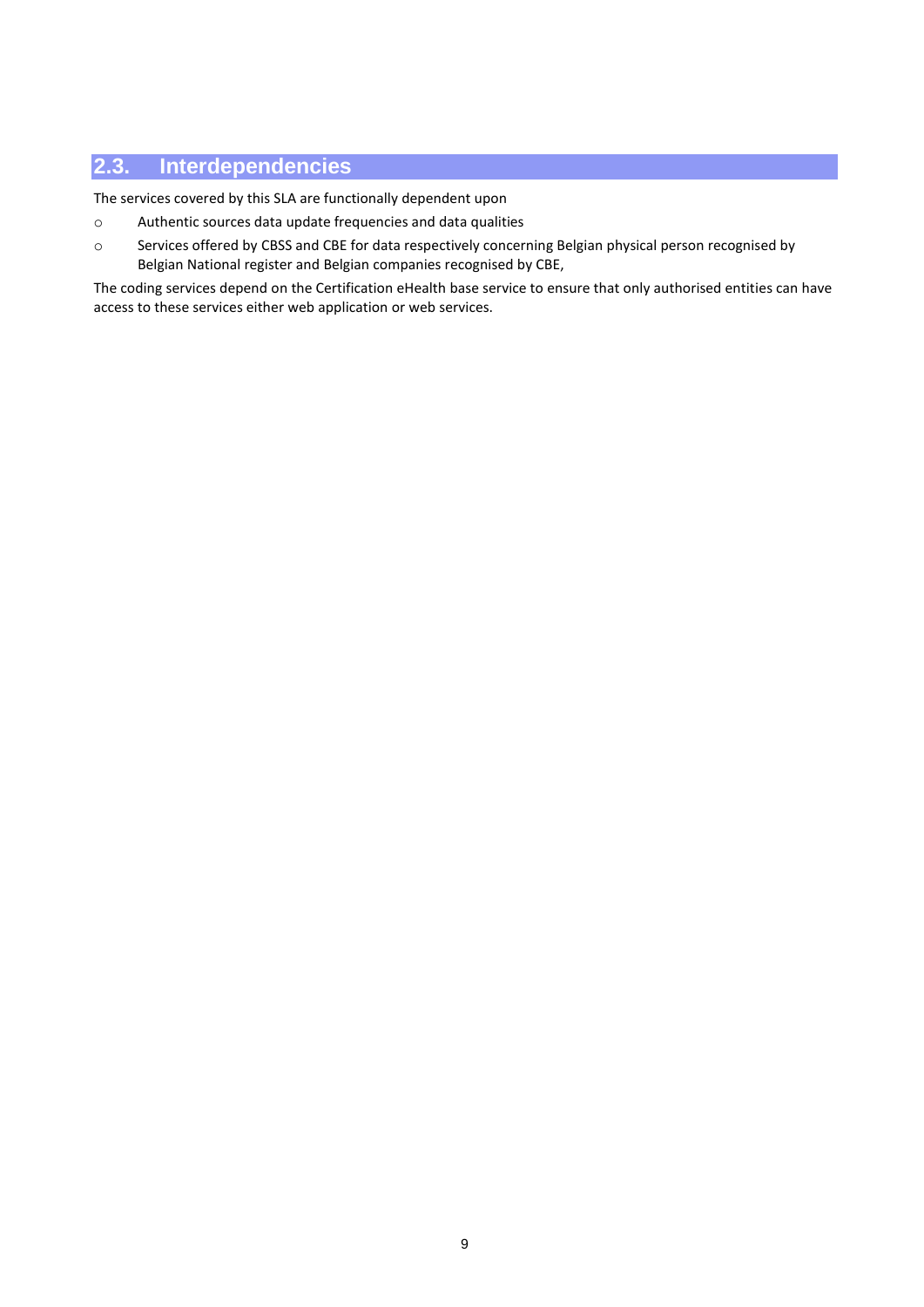# **3. List of Service Levels**

| <b>Service</b>                       | <b>KPI</b>                  | <b>SLID</b>      | <b>Condition</b>           | <b>Measure based on</b> | Limit                                                                       | <b>Service</b><br><b>Window</b> | <b>Objective</b><br><b>Committed</b> | <b>Objective</b><br><b>Target</b> |
|--------------------------------------|-----------------------------|------------------|----------------------------|-------------------------|-----------------------------------------------------------------------------|---------------------------------|--------------------------------------|-----------------------------------|
| <b>Seals</b><br>Coding /<br>Decoding | Availability                | COD <sub>3</sub> | Test script passes         | Fictitious request      |                                                                             | Mo – Su<br>$0:00 - 24:00$       | 99,5%                                | 99,5%                             |
|                                      | Performance - Response time | COD4             | Response time $\leq 1$ sec | Real transactions       | Encrypt a list of elements for a size of<br>max 10 KB (min 100 connections) | $Mo-Su$<br>$0:00 - 24:00$       | 98%                                  | 99%                               |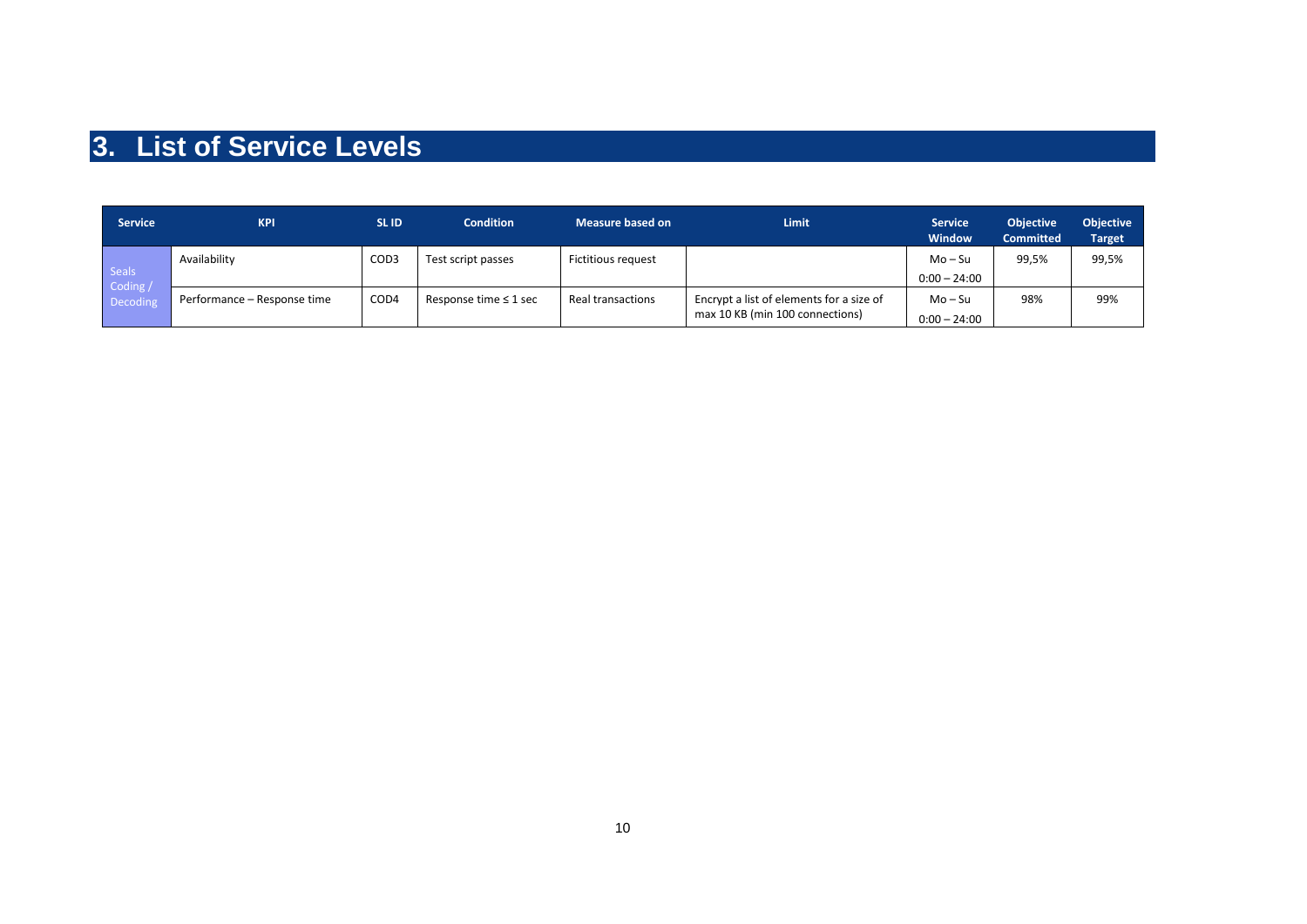# **4. Detailed Service Level**

# **4.1. Availability Seals Coding/Decoding**

|                                                | <b>Objectives</b>                                                                                                                                                                                                                                                                                                                                                                       |                                                                                                                                                                                                                                                                                                                                                                                                                        |                                |               |  |  |  |
|------------------------------------------------|-----------------------------------------------------------------------------------------------------------------------------------------------------------------------------------------------------------------------------------------------------------------------------------------------------------------------------------------------------------------------------------------|------------------------------------------------------------------------------------------------------------------------------------------------------------------------------------------------------------------------------------------------------------------------------------------------------------------------------------------------------------------------------------------------------------------------|--------------------------------|---------------|--|--|--|
| Definition                                     | The Coding/Decoding service is considered to be available when the<br>following test is correctly executed:<br>$\circ$ Coding of data<br>Decoding of coded data (see previous step)<br>$\circ$<br>Compare the end result with the initial data (should be the same)<br>$\circ$<br>Planned interventions executed within the maintenance window are not<br>recorded as unavailable time. |                                                                                                                                                                                                                                                                                                                                                                                                                        |                                |               |  |  |  |
| <b>Measuring method</b>                        | ٠<br>result a Status "OK", the test "passed".                                                                                                                                                                                                                                                                                                                                           | The availability of the different functionalities is measured by executing<br>the test scripts every 5 minutes. When the script is executed with as<br>When the script is executed with another result, the test "failed"                                                                                                                                                                                              |                                |               |  |  |  |
| Calculation                                    | $\Omega$<br>timeframe<br>$\Omega$<br>within the same timeframe<br>$\circ$<br>because they were caused :                                                                                                                                                                                                                                                                                 | Availability = $\frac{\sum \text{Passed Tests x 100}}{\sum \text{Total Tests}}$ %<br>Total Tests = Total number of tests launched within corrected<br>Passed Tests = Total number of tests that resulted in a status "OK"<br>Corrections are applicable on tests that are not taken into account<br>by a Validated Authentic Source or partner application out of<br>scope of this SLA<br>by a failing monitoring tool |                                |               |  |  |  |
| Reporting and evaluation<br>period             | $\bullet$<br>initiated when appropriate.                                                                                                                                                                                                                                                                                                                                                | The availability is calculated and reported monthly. Corrective actions are<br>The formal evaluation however is done on a yearly basis.                                                                                                                                                                                                                                                                                |                                |               |  |  |  |
| <b>Comment regarding</b><br><b>Coding Keys</b> | The generation of coding keys is not included in the monitoring script.<br>Failures in this area will not be detected by the monitoring in place.<br>Incidents regarding these functionalities reported by the users, will be<br>handled on a Best Effort basis and within the working hours (Mo - Fr 8:00<br>$-16:30$                                                                  |                                                                                                                                                                                                                                                                                                                                                                                                                        |                                |               |  |  |  |
| <b>Service Level Objectives</b>                | <b>Functionality</b>                                                                                                                                                                                                                                                                                                                                                                    | <b>Service Window</b>                                                                                                                                                                                                                                                                                                                                                                                                  | <b>Service Level Objective</b> |               |  |  |  |
|                                                |                                                                                                                                                                                                                                                                                                                                                                                         |                                                                                                                                                                                                                                                                                                                                                                                                                        | <b>Committed</b>               | <b>Target</b> |  |  |  |
|                                                | Seals Coding /<br>Decoding                                                                                                                                                                                                                                                                                                                                                              | $Mon-Sun$<br>$0:00 - 24:00$                                                                                                                                                                                                                                                                                                                                                                                            | 99,5%                          | 99,9%         |  |  |  |